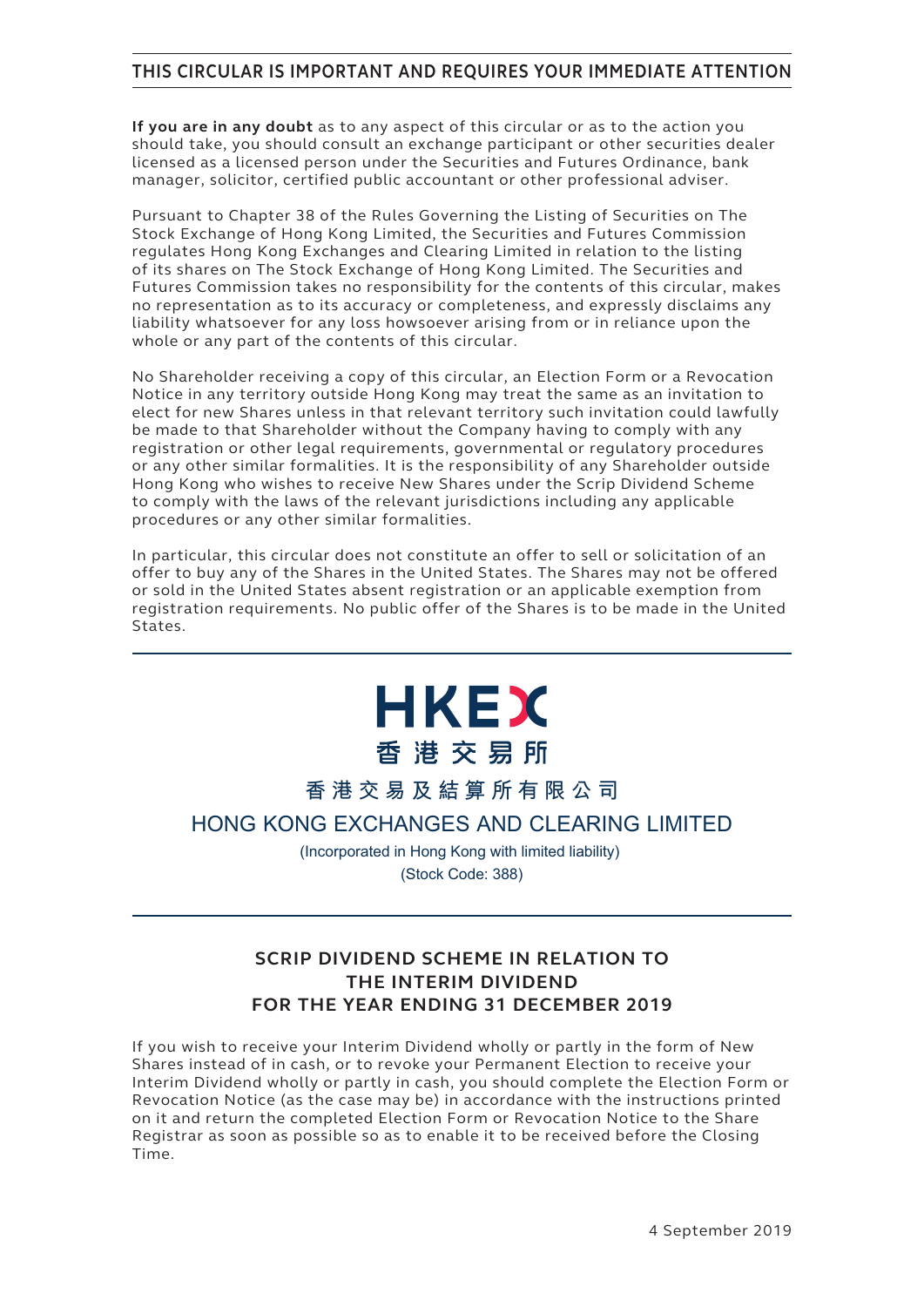## **Definitions**

In this circular, the following expressions have the following meanings unless the context otherwise requires:

| "Board"                 | the board of directors of the Company;                                                                                                                                                                                                                                                      |
|-------------------------|---------------------------------------------------------------------------------------------------------------------------------------------------------------------------------------------------------------------------------------------------------------------------------------------|
| "CCASS"                 | the Central Clearing and Settlement System;                                                                                                                                                                                                                                                 |
| "Closing Time"          | the closing time for the return of the completed<br>Election Form or Revocation Notice (as the case<br>may be) to the Share Registrar, being 4:30 pm on<br>Thursday, 19 September 2019;                                                                                                     |
| "Election Form"         | the form of election for use by Shareholders who<br>wish to receive the Interim Dividend wholly or<br>partly in New Shares instead of in cash and, where<br>applicable, to make a Permanent Election;                                                                                       |
| "Excluded Shareholders" | has the meaning given to it in paragraph 7 of the<br>Appendix of this circular;                                                                                                                                                                                                             |
| "Interim Dividend"      | the interim dividend of \$3.72 per Share for<br>the year ending 31 December 2019 payable to<br>Shareholders whose names appeared on the<br>Company's register of members on the Record<br>Date;                                                                                             |
| "HKEX" or "Company"     | Hong Kong Exchanges and Clearing Limited,<br>a company incorporated in Hong Kong with limited<br>liability, whose shares are listed on the Main Board<br>of the Stock Exchange;                                                                                                             |
| "Hong Kong"             | Hong Kong Special Administrative Region of the<br>People's Republic of China;                                                                                                                                                                                                               |
| "Market Value"          | the price for converting cash dividend to scrip<br>under the Scrip Dividend Scheme, as described in<br>paragraph 1.2 of the Appendix of this circular;                                                                                                                                      |
| "New Share(s)"          | new fully paid Share(s) to be issued under the<br>Scrip Dividend Scheme;                                                                                                                                                                                                                    |
| "Permanent Election"    | election made by a Shareholder to receive new<br>Shares instead of cash in respect of all future<br>dividends to be paid by the Company for which a<br>scrip alternative is available for such Shareholder's<br>entire registered holding of Shares held on the<br>relevant record date(s); |
| "Record Date"           | Friday, 30 August 2019, being the date for<br>determining Shareholders' respective entitlements<br>to the Interim Dividend;                                                                                                                                                                 |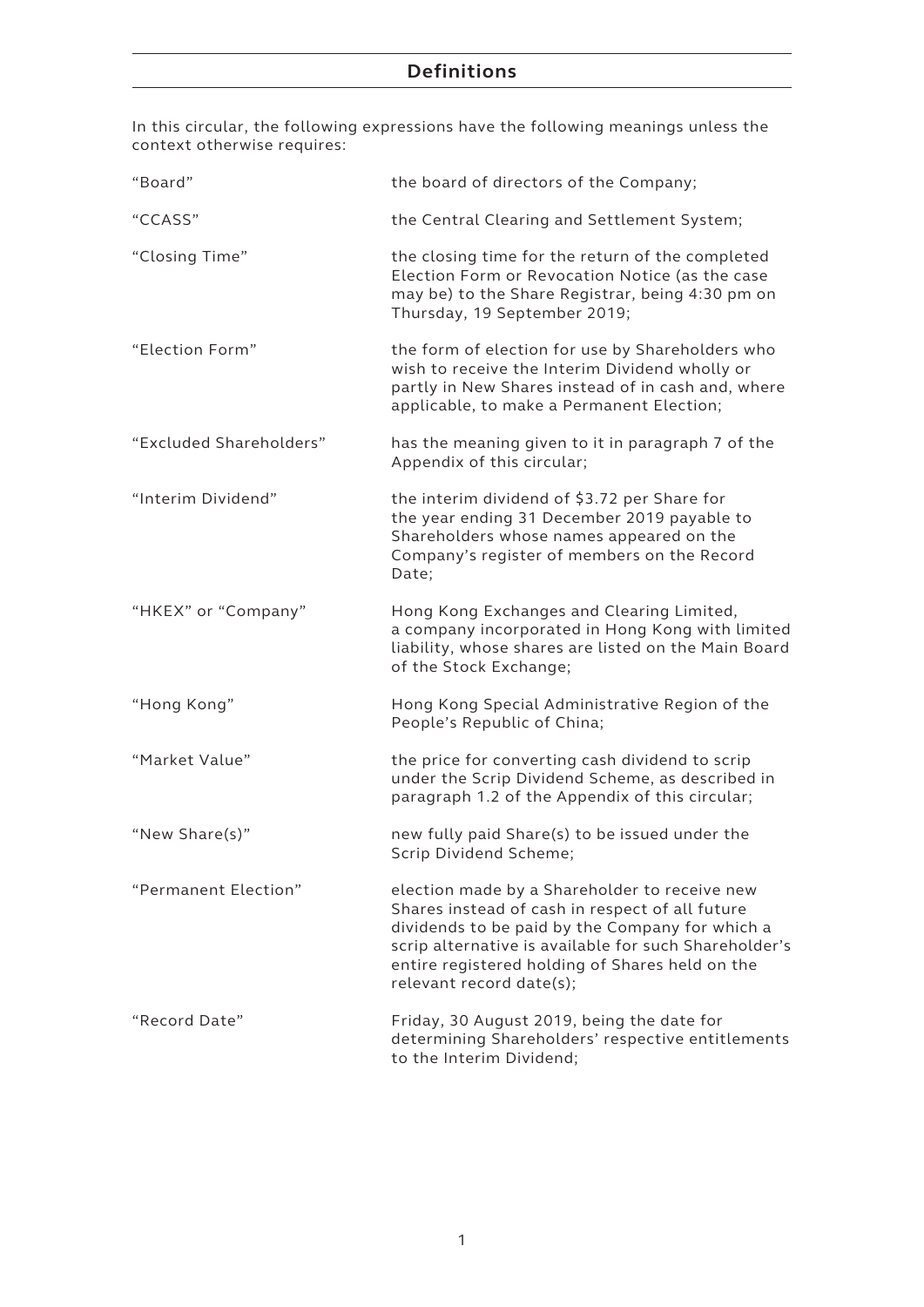## **Definitions**

| "Revocation Notice"     | the form of revocation for use by Shareholders<br>who have previously made a Permanent Election<br>but wish to revoke the Permanent Election and to<br>receive the Interim Dividend wholly or partly in<br>cash;      |
|-------------------------|-----------------------------------------------------------------------------------------------------------------------------------------------------------------------------------------------------------------------|
| "Scrip Dividend Scheme" | the scheme under which the eligible Shareholders<br>may elect to receive the Interim Dividend wholly<br>or partly by the allotment of New Shares instead<br>of in cash;                                               |
| "SFC"                   | Securities and Futures Commission;                                                                                                                                                                                    |
| "Share $(s)$ "          | share(s) of the Company;                                                                                                                                                                                              |
| "Share Registrar"       | Hong Kong Registrars Limited, at 17M Floor,<br>Hopewell Centre, 183 Queen's Road East,<br>Wan Chai, Hong Kong;                                                                                                        |
| "Shareholder(s)"        | holder(s) of the Shares;                                                                                                                                                                                              |
| "Stock Exchange"        | The Stock Exchange of Hong Kong Limited,<br>a wholly-owned subsidiary of the Company,<br>being a recognized exchange company under the<br>Securities and Futures Ordinance (Chapter 571 of<br>the Laws of Hong Kong); |
| "United States"         | United States of America or any of its territories or<br>possessions;                                                                                                                                                 |
| $``\zeta"$              | Hong Kong dollar; and                                                                                                                                                                                                 |
| $``\%"$                 | per cent.                                                                                                                                                                                                             |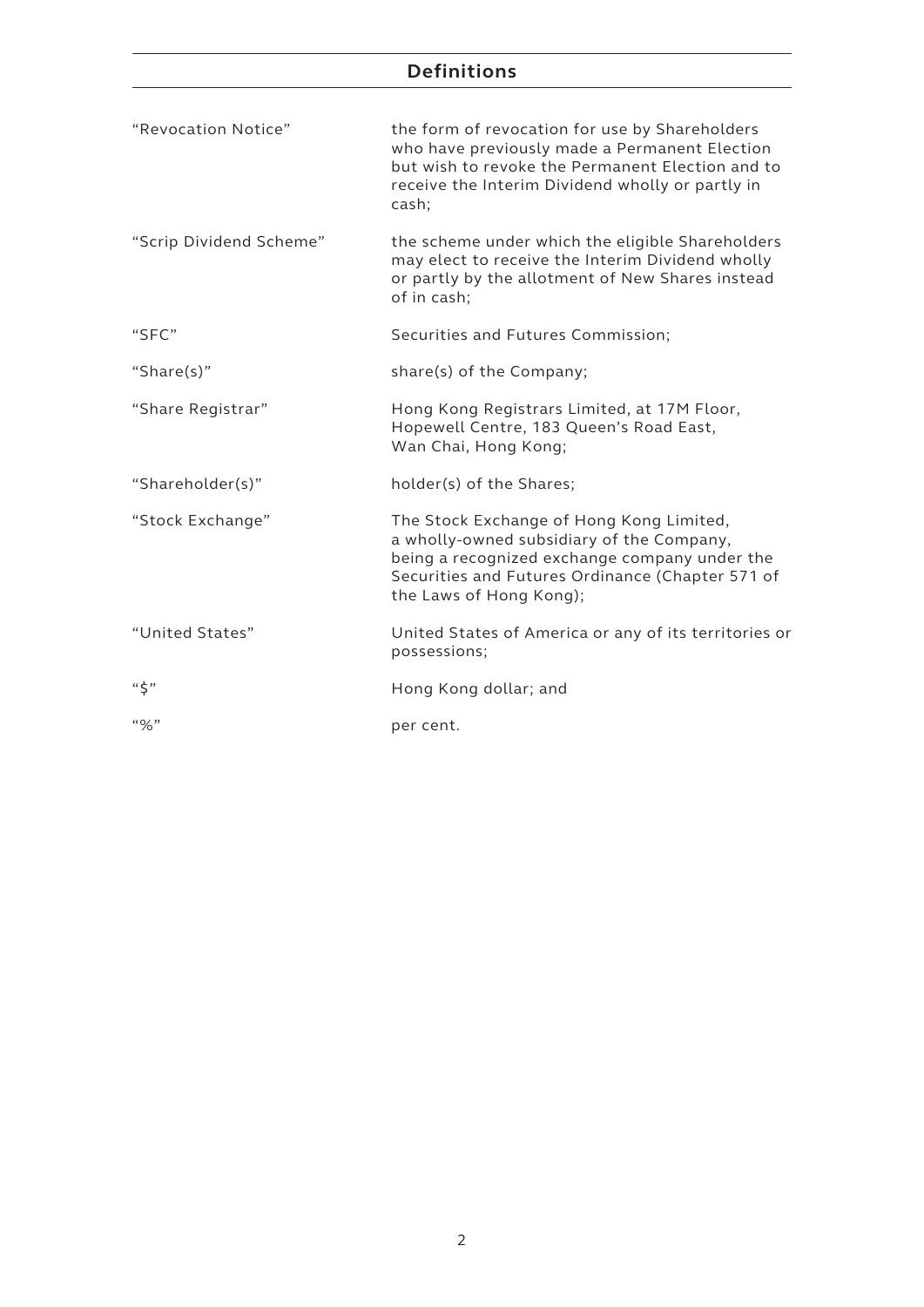| A timetable summarising the events in relation to the Interim Dividend is set out |  |  |  |
|-----------------------------------------------------------------------------------|--|--|--|
| below:                                                                            |  |  |  |

| Event                                                                                                                                                        | Date                                                                                                                                            |
|--------------------------------------------------------------------------------------------------------------------------------------------------------------|-------------------------------------------------------------------------------------------------------------------------------------------------|
| Last date cum-Interim Dividend                                                                                                                               | Monday, 26 August 2019                                                                                                                          |
| Ex-Interim Dividend date                                                                                                                                     | Tuesday, 27 August 2019                                                                                                                         |
| Closure of the Company's register of members<br>for the purpose of determining<br>Shareholders' respective entitlements to<br>the Interim Dividend           | Thursday, 29 August 2019 to<br>Friday, 30 August 2019<br>(both dates inclusive)                                                                 |
| <b>Record Date</b>                                                                                                                                           | Friday, 30 August 2019                                                                                                                          |
| Announcement of the Market Value (which<br>will be available on the HKEXnews website<br>(www.hkexnews.hk) and the HKEX Group<br>website (www.hkexgroup.com)) | On or about Tuesday, 10 September 2019                                                                                                          |
| Closing Time (Note 1)                                                                                                                                        | 4:30 pm on Thursday, 19 September 2019                                                                                                          |
| Despatch of dividend warrants and/or<br>definitive certificates for the New Shares                                                                           | Thursday, 26 September 2019                                                                                                                     |
| Expected first day of dealings in<br>the New Shares                                                                                                          | Thursday, 26 September 2019<br>(subject to the proper receipt of<br>definitive certificates for the New Shares<br>by the relevant Shareholders) |

#### Notes:

- (1) If a Typhoon Signal No. 8 or above is hoisted or a Black Rainstorm Warning Signal is in force at or at any time prior to 4:30 pm on Thursday, 19 September 2019, the closing time for returning the Election Form and Revocation Notice will be extended. Further information is set out in paragraph 4 of the Appendix of this circular.
- (2) References to time and dates in this circular are to Hong Kong time and dates.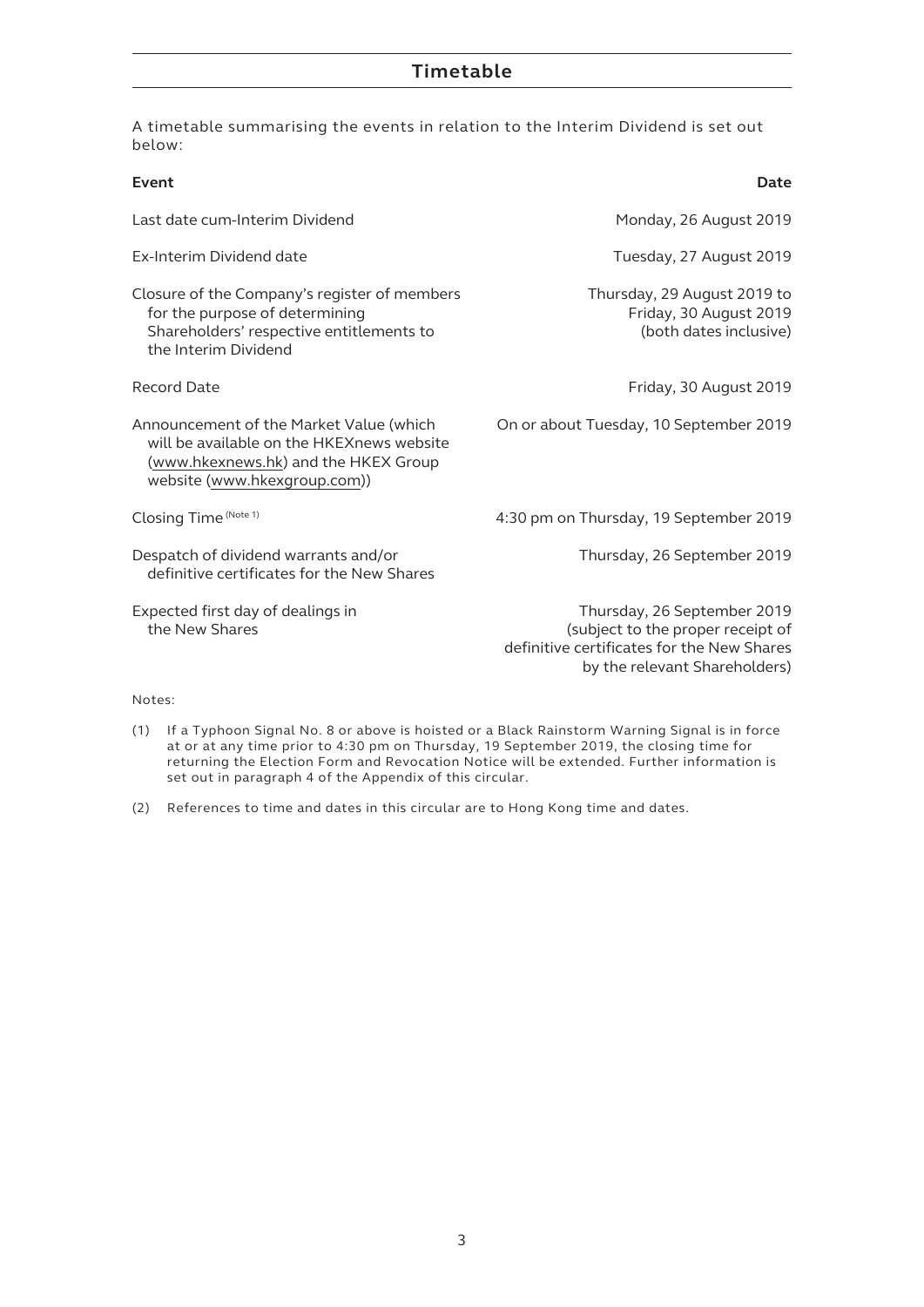## **Letter from the Board**

## HKEX 香港交易所

#### **香港交易及結算所有限公司**

#### **HONG KONG EXCHANGES AND CLEARING LIMITED**

(Incorporated in Hong Kong with limited liability) (Stock Code: 388)

**Independent Non-executive Directors**

Laura May-Lung CHA (Chairman) Apurv BAGRI CHAN Tze Ching, Ignatius CHEAH Cheng Hye FUNG Yuen Mei, Anita Rafael GIL-TIENDA HU Zuliu, Fred HUNG Pi Cheng, Benjamin LEUNG Pak Hon, Hugo John Mackay McCulloch WILLIAMSON YIU Kin Wah, Stephen

**Registered Office**

8/F, Two Exchange Square 8 Connaught Place Central Hong Kong

#### **Executive Director**

LI Xiaojia, Charles (Chief Executive)

4 September 2019

Dear Shareholders,

## **SCRIP DIVIDEND SCHEME IN RELATION TO THE INTERIM DIVIDEND FOR THE YEAR ENDING 31 DECEMBER 2019**

On 14 August 2019, the Board declared an interim dividend of \$3.72 per Share for the year ending 31 December 2019, which will be payable in cash with a scrip alternative to Shareholders whose names appeared on the Company's register of members on the Record Date. Pursuant to the Scrip Dividend Scheme and subject to the terms set out in this circular, the eligible Shareholders have the right to elect to receive the Interim Dividend in New Shares instead of in cash, or partly in New Shares and partly in cash.

To facilitate Shareholders' reinvestment of their dividends into Shares, the Board has approved to offer a 3% discount on the subscription price for Shareholders who elect the scrip alternative. The Market Value for determining the scrip entitlement will be announced on the HKEX Group website and HKEXnews website on or about 10 September 2019.

Shareholders have the right to choose to receive new Shares instead of cash for all future dividends to be paid by the Company if a scrip alternative is available to them, until they revoke such election by notice in writing to the Share Registrar.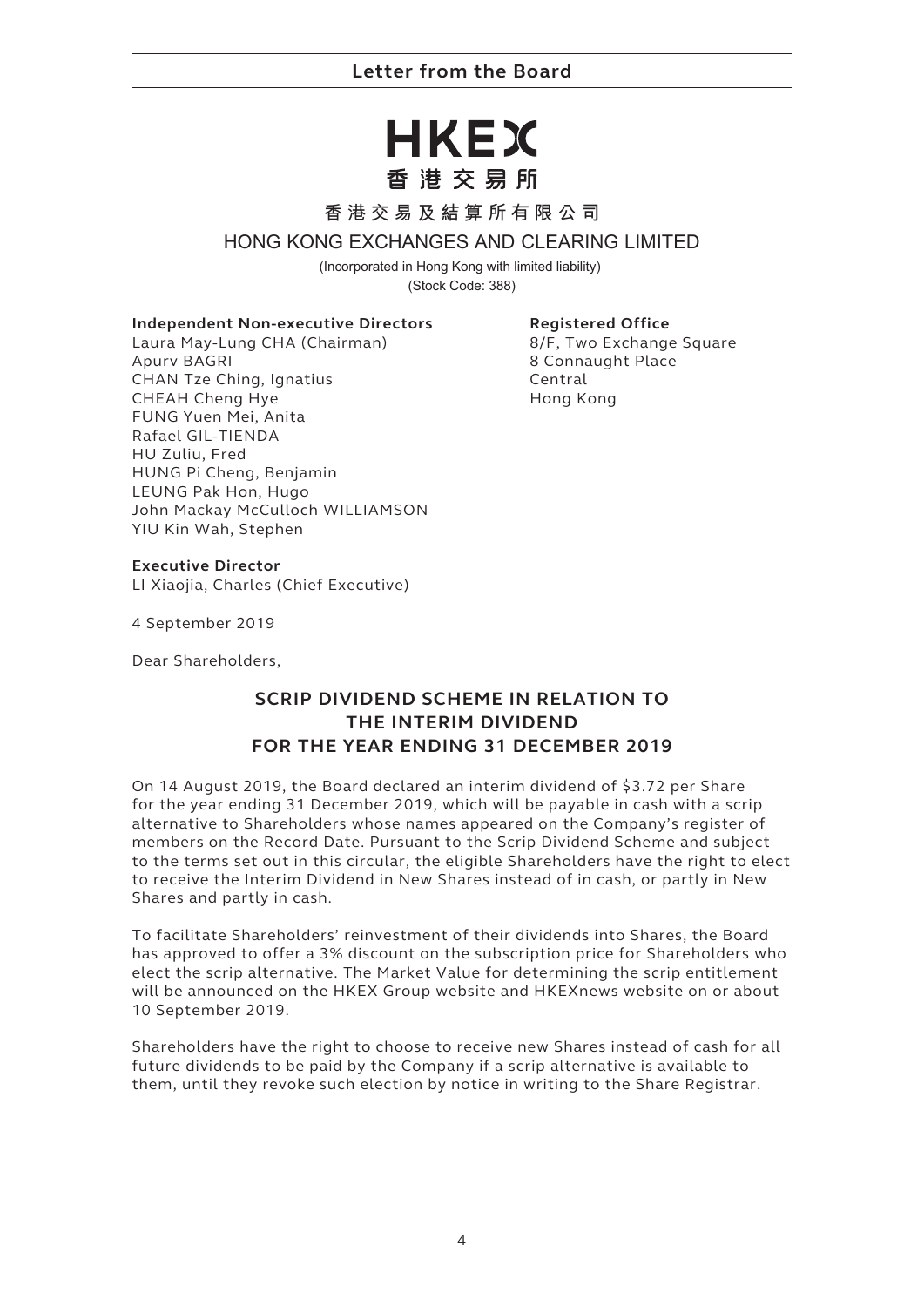The scrip alternative will enable Shareholders to increase their investment in the Company without incurring brokerage fees, stamp duty and related dealing costs. To the extent that Shareholders elect to receive New Shares, the Company will benefit by retaining the cash as working capital which would otherwise be payable by way of dividends.

An Election Form is enclosed with this circular for use by Shareholders who wish to receive the Interim Dividend wholly or partly in New Shares instead of in cash and, where applicable, to make a Permanent Election. No Election Form is sent to those Shareholders (i) who have previously made the Permanent Election (instead a Revocation Notice is enclosed with this circular for their use, if applicable) or (ii) whose registered addresses are in the United States.

The procedures and conditions which apply to the Scrip Dividend Scheme and the actions which should be taken by Shareholders who wish to participate or withdraw from participating in the Scrip Dividend Scheme are set out in the Appendix of this circular. Please read this circular, in particular, the Appendix carefully to ascertain the action you need to take.

#### **No action is required by the following Shareholders:**

- **(A) Shareholders who have not made a Permanent Election and wish to receive the Interim Dividend in cash only; and**
- **(B) Shareholders who have made a Permanent Election and do not intend to revoke it in order to receive the Interim Dividend in cash.**

If you are a non-registered Shareholder, ie, your Shares are held through an intermediary (for example, a bank, a custodian or a securities broker) or registered in the name of your nominee, you will not receive the Election Form or Revocation Notice. If you wish to (i) receive New Shares instead of cash, in whole or in part, in respect of the Interim Dividend, (ii) receive new Shares instead of cash in respect of all future dividends to be paid by the Company or (iii) revoke your Permanent Election, please contact your intermediary or nominee directly.

Whether or not it is to your advantage to elect to receive New Shares instead of cash, in whole or in part, in respect of the Interim Dividend and, where applicable, to receive new Shares instead of cash in respect of all future dividends to be paid by the Company, will depend upon your own individual circumstances. The decision in this regard, and all effects resulting from your decision are solely your responsibility and the Company does not accept any responsibility for your decision. **If you are in any doubt as to what to do, you should consult an exchange participant or other licensed securities dealer, bank manager, solicitor, certified public accountant or other professional adviser.** Shareholders who are trustees are recommended to take professional advice as to whether an election to receive New Shares is within their powers and the effect of such election having regard to the terms of the relevant trust instrument.

If you have any queries in relation to the Scrip Dividend Scheme, please contact the Share Registrar at +852 2862 8555.

Yours faithfully, On behalf of the Board **Joseph Mau** Group Company Secretary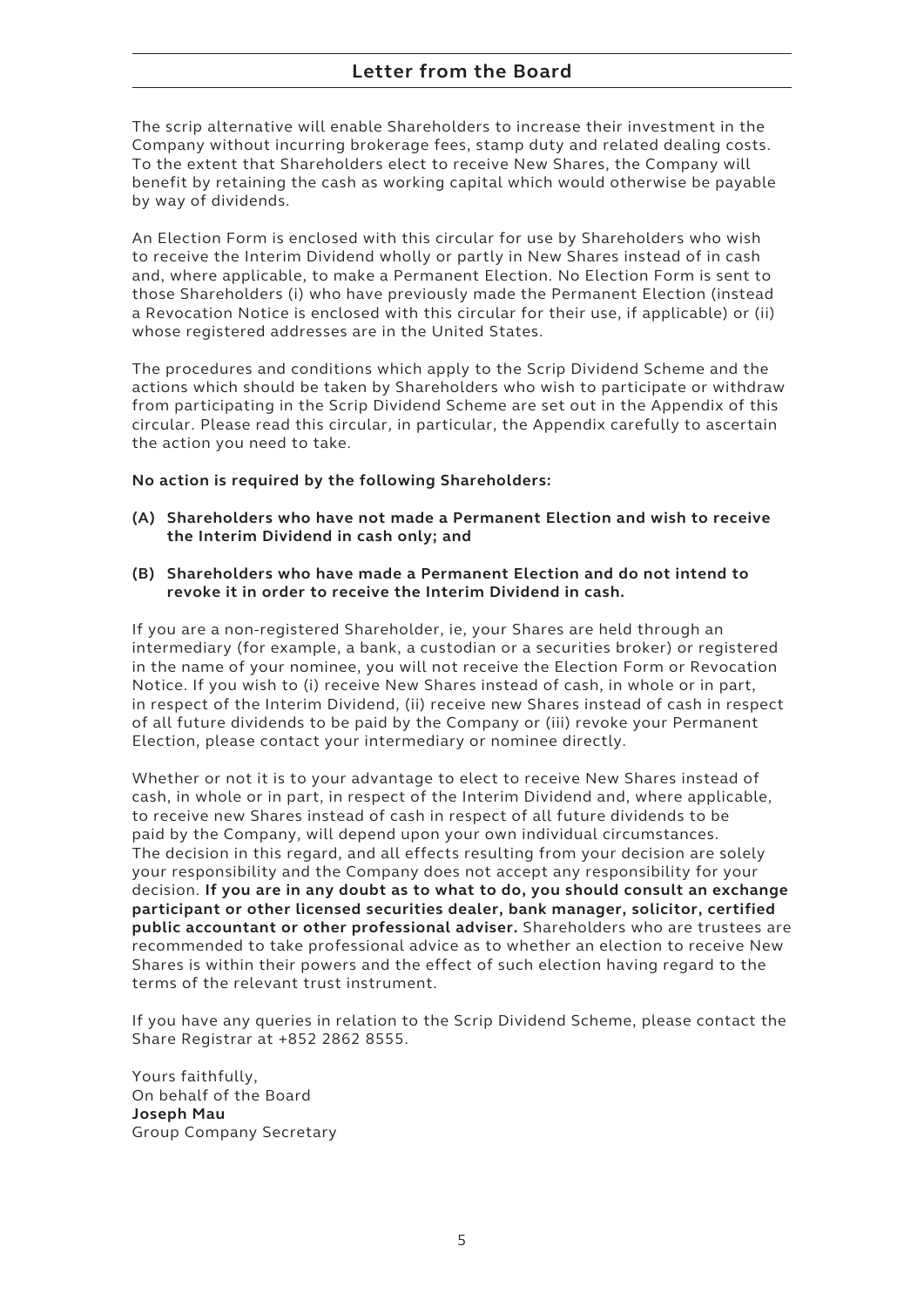#### **1. DETAILS OF THE SCRIP DIVIDEND SCHEME**

#### **1.1 Options**

Under the Scrip Dividend Scheme, Shareholders have the following alternative choices in respect of the Interim Dividend. These choices are to receive the Interim Dividend:

- (a) in cash; or
- (b) by way of an allotment of New Shares at the Market Value (except for adjustments for fractions) equal to the total amount of the Interim Dividend that such Shareholder would otherwise be entitled to receive in cash; or
- (c) partly in cash and partly in New Shares.

For the purpose of determining Shareholders' respective entitlements to the Interim Dividend, the Company's register of members was closed from Thursday, 29 August 2019 to Friday, 30 August 2019 (both dates inclusive). The latest time by which transfers were accepted for registration for entitlement to the Interim Dividend was 4:30 pm on Wednesday, 28 August 2019.

#### **1.2 Market Value**

The Market Value for the issue of each New Share will be equivalent to 97% of the average closing price per Share as quoted on the Stock Exchange for the five (5) consecutive trading days commencing on 4 September 2019. The Market Value will be published on the HKEX Group website and HKEXnews website after the close of business on or about Tuesday, 10 September 2019.

The exact number of New Shares to which a Shareholder electing a scrip alternative is entitled will be determined based on the Market Value.

#### **1.3 Basis of Allotment of New Shares**

The number of New Shares which an eligible Shareholder electing a scrip alternative will receive in respect of the Interim Dividend that he/she is entitled will be calculated as follows:

| Number of<br>New Shares to                                      | Number of registered<br>Shares held on                         | Interim Dividend per Share<br>(53.72)                                                                         |  |     |
|-----------------------------------------------------------------|----------------------------------------------------------------|---------------------------------------------------------------------------------------------------------------|--|-----|
| be received<br>(rounded down to<br>the nearest whole<br>number) | Record Date for<br>which election for<br>New Shares<br>is made | Average closing price per<br>Share for the five consecutive<br>trading days commencing on<br>4 September 2019 |  | 97% |

Fractional entitlements to the New Shares will not be issued and the residual dividend entitlement, if any, will be paid in cash (rounded down to the nearest cent) to the relevant Shareholders.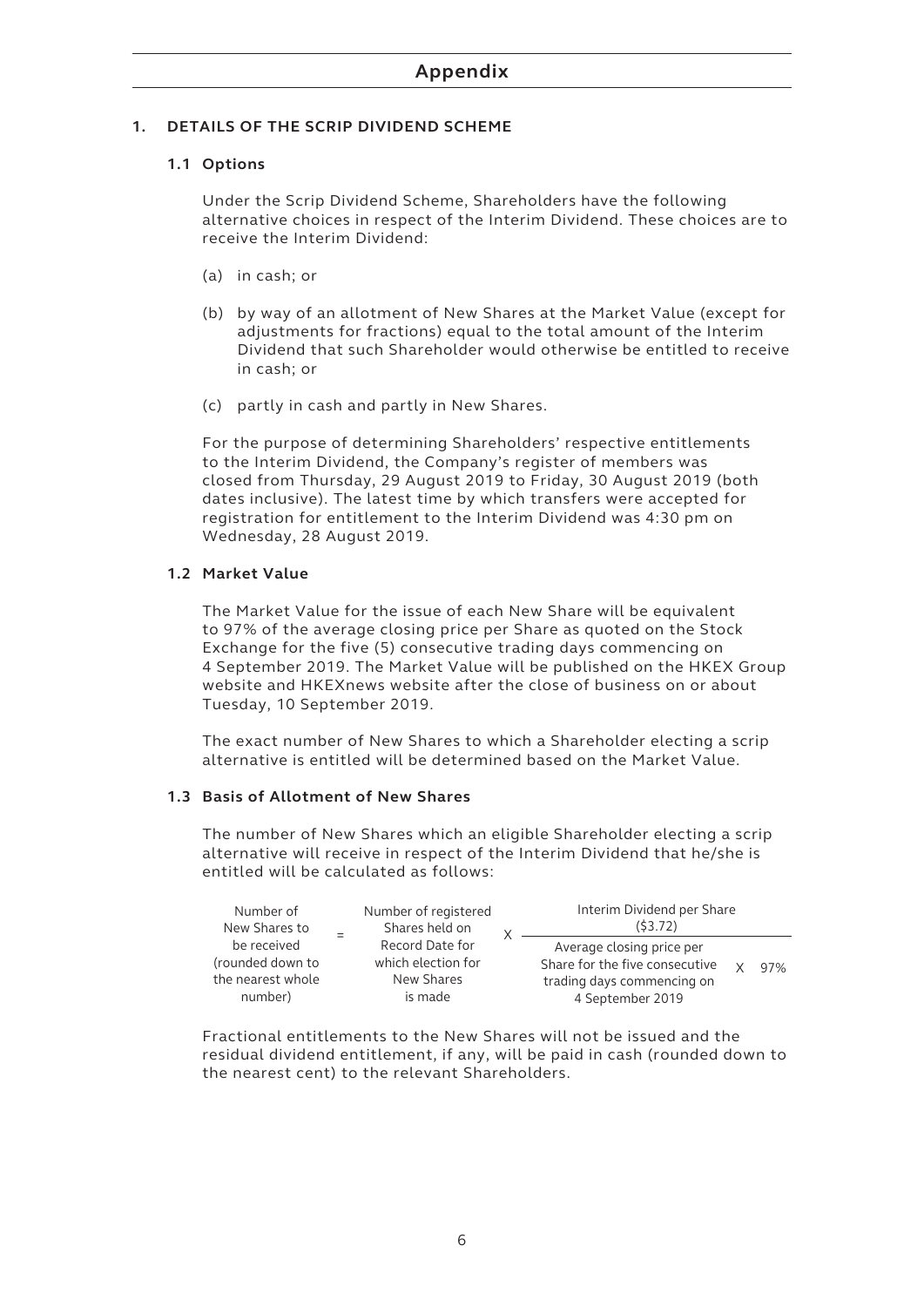#### **2. ELECTION FORM**

An Election Form is enclosed with this circular for use by Shareholders who wish to receive the Interim Dividend wholly or partly in New Shares instead of in cash. The Election Form also allows Shareholders to permanently elect to receive all future dividends in the form of new Shares in the event that a scrip alternative is offered by the Company. No Election Form is sent to those Shareholders (i) who have previously made the Permanent Election or (ii) whose registered addresses are in the United States.

Please read carefully the instructions below and the instructions printed on the Election Form.

#### **2.1 Interim Dividend Election**

The instructions as set out in this paragraph and paragraph 2.2 below are only applicable to those Shareholders who have not previously made the Permanent Election. If you have already made the Permanent Election, please read carefully the instructions set out in paragraph 3 below.

#### **(a) To receive cash only**

If you wish to receive the Interim Dividend in cash only, no action is required. Please DO NOT return the Election Form.

#### **(b) To receive New Shares only**

If you wish to receive the Interim Dividend in New Shares only, please SIGN, DATE and RETURN the Election Form as soon as possible so as to enable it to be received by the Share Registrar before the Closing Time. Late submission of the Election Form will not be accepted.

#### **(c) To receive partly cash and partly New Shares**

If you wish to receive the Interim Dividend partly in cash and partly in New Shares, please ENTER in Box C of the Election Form the number of Shares registered in your name on the Record Date for which you wish the Interim Dividend to be paid to you in New Shares. Please SIGN, DATE and RETURN the Election Form as soon as possible so as to enable it to be received by the Share Registrar before the Closing Time. Late submission of the Election Form will not be accepted.

If you do not specify the number of Shares for which you wish to receive the Interim Dividend in New Shares or if your specified number is greater than your registered holding on the Record Date, in your signed and returned Election Form, you will be deemed to have elected to receive New Shares only in respect of ALL the Shares registered in your name on the Record Date, and you will receive the Interim Dividend in New Shares only.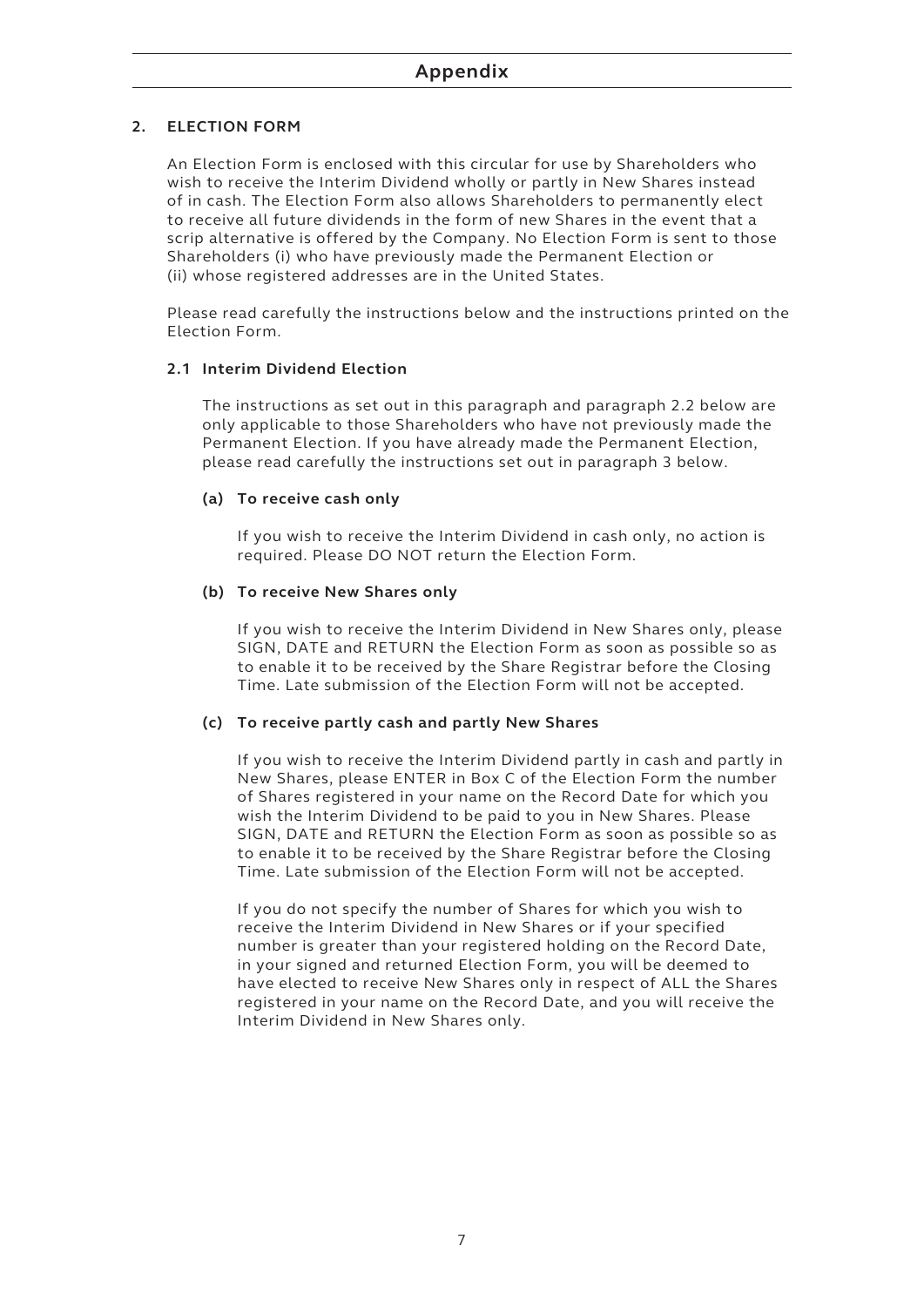#### **2.2 Permanent Election**

If you also wish to make a Permanent Election (ie, choose to receive new Shares instead of cash permanently for all future dividends to be paid by the Company after the Interim Dividend), please insert a tick  $(V)$  in Box D of the Election Form, and then SIGN, DATE and RETURN the Election Form as soon as possible so as to enable it to be received by the Share Registrar before the Closing Time. Late submission of the Election Form will not be accepted.

Please note that you cannot choose to receive your future dividend entitlements partly in cash and partly in new Shares. Therefore, if you insert a tick  $(V)$  in Box D of the Election Form, unless and until you revoke your Permanent Election by notice in writing to the Share Registrar, you will receive new Shares only in respect of all future dividends to be paid by the Company for which a scrip alternative is offered by the Company. The Company will not accept any special instructions from Shareholders given in the Election Form. No election form will be sent to you if you have made the Permanent Election until such election is revoked by you.

Please note that if the Election Form is not completed correctly and/or not received by the Share Registrar before the Closing Time, all the Interim Dividend in respect of your shareholding will be paid in cash only, and the Permanent Election (if any) that you may have made in that Election Form will have no effect.

#### **3. REVOCATION NOTICE**

A Revocation Notice instead of an Election Form is enclosed with this circular for use by those Shareholders who have previously made the Permanent Election. Please read carefully the instructions below and the instructions printed on the Revocation Notice.

#### **(a) To receive New Shares only**

If you wish to receive the Interim Dividend in New Shares only, no action is required. Please DO NOT return the Revocation Notice.

#### **(b) To receive cash only**

If you wish to receive the Interim Dividend in cash only, you have to revoke your Permanent Election. Please SIGN, DATE and RETURN the Revocation Notice as soon as possible so as to enable it to be received by the Share Registrar before the Closing Time. Late submission of the Revocation Notice will not be accepted.

#### **(c) To receive partly cash and partly New Shares**

If you wish to receive the Interim Dividend partly in cash and partly in New Shares, please ENTER in Box 3 of the Revocation Notice the number of Shares registered in your name on the Record Date for which you wish the Interim Dividend to be paid to you in New Shares. Please SIGN, DATE and RETURN the Revocation Notice as soon as possible so as to enable it to be received by the Share Registrar before the Closing Time. Late submission of the Revocation Notice will not be accepted.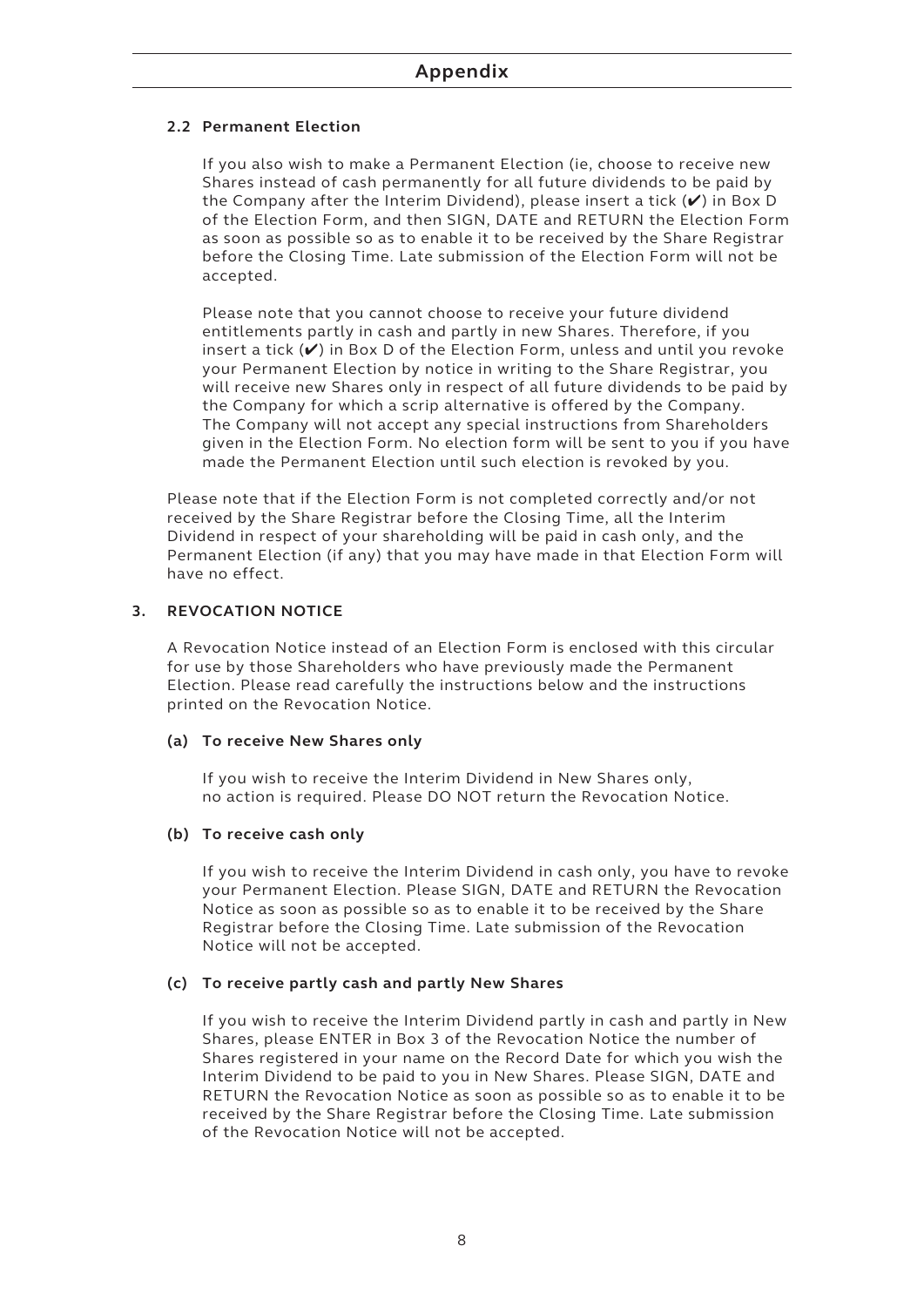If your specified number is greater than your registered holding on the Record Date in your signed and returned Revocation Notice, you will be deemed to have elected to receive New Shares only in respect of ALL the Shares registered in your name on the Record Date, and you will receive the Interim Dividend in New Shares only.

Please note that once you sign and return the Revocation Notice, any Permanent Election you have previously made will be voided and have no effect. However, if your Revocation Notice is not completed correctly and/or not received by the Share Registrar before the Closing Time, all the Interim Dividend in respect of your registered holding will be paid in New Shares in accordance with the Permanent Election that you have made. The Company will not accept any special instructions from Shareholders given in the Revocation Notice.

#### **4. HOW AND WHEN TO RETURN YOUR ELECTION FORM OR REVOCATION NOTICE**

If you need to return an Election Form or a Revocation Notice (as the case may be), you must complete it in accordance with the instructions printed on it and return it by post (using the enclosed prepaid envelope) or by hand as soon as possible to the Share Registrar so as to enable it to be received before the Closing Time.

The Closing Time will be extended, as the case may be, in accordance with (a) or (b) below if a Typhoon Signal No. 8 or above is hoisted, or a Black Rainstorm Warning Signal is in force in Hong Kong:

- (a) at any time before 12:00 noon and no longer in force after 12:00 noon on Thursday, 19 September 2019. In such a case, the closing time for the return of the Election Form and Revocation Notice will be extended to 5:00 pm on the same business day; or
- (b) at any time between 12:00 noon and 4:30 pm on Thursday, 19 September 2019. In such a case, the closing time for the return of the Election Form and Revocation Notice will be extended to 4:30 pm on the next business day (excluding Saturday) where none of the above signals is hoisted or in force at any time between 9:00 am and 4:30 pm.

No acknowledgement of receipt of the Election Form or Revocation Notice will be issued. No election or revocation in respect of the Interim Dividend may, after the relevant Election Forms or Revocation Notices are signed and returned to the Share Registrar in accordance with the instructions printed on them, be in any way withdrawn, revoked, superseded or altered.

#### **5. CONDITION OF THE SCRIP DIVIDEND SCHEME**

The Scrip Dividend Scheme is conditional upon the SFC granting the listing of, and permission to deal in, the New Shares to be issued pursuant to the Scrip Dividend Scheme. If this condition is not satisfied, the Interim Dividend will then be paid wholly in cash.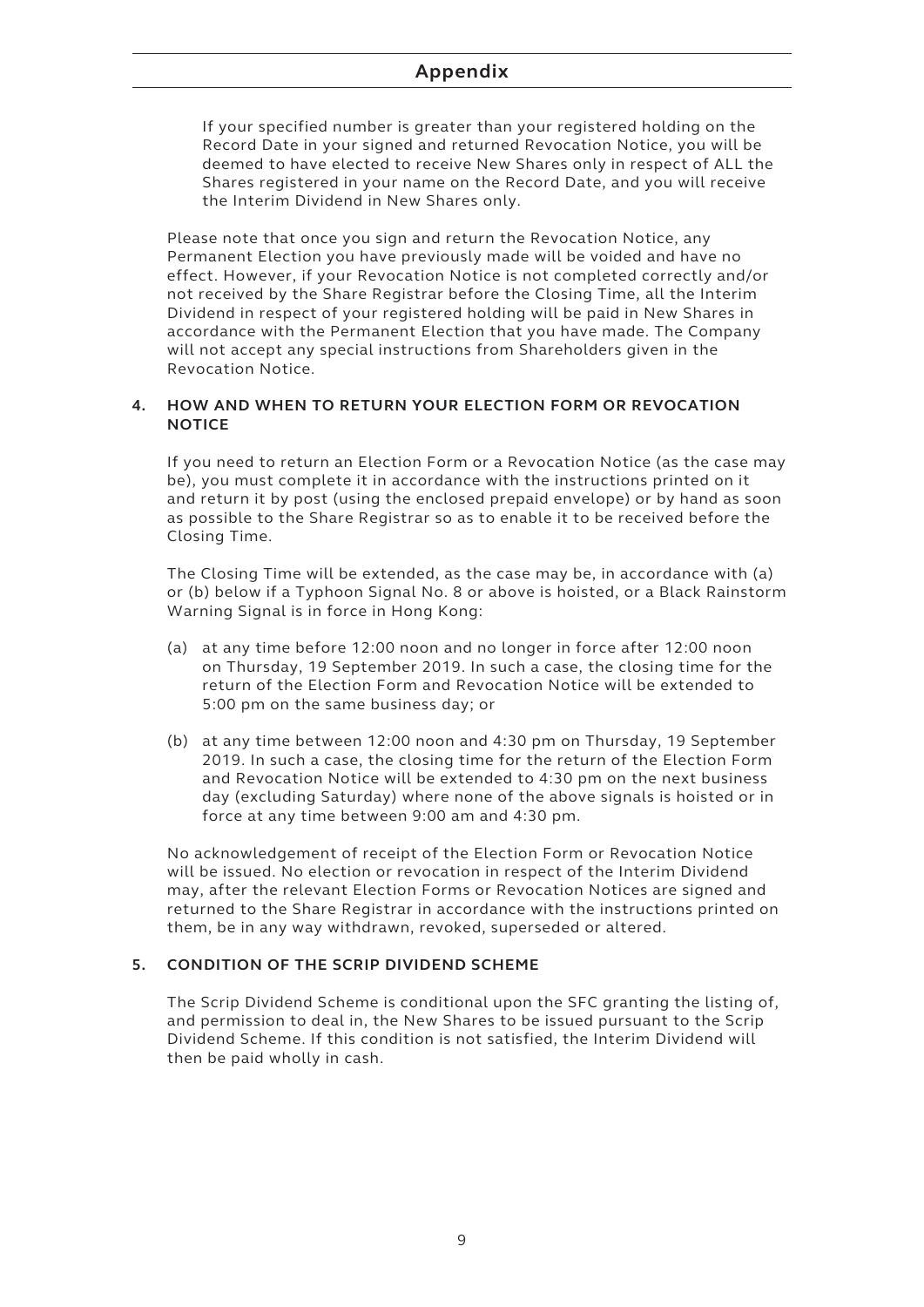#### **6. EFFECT OF THE SCRIP DIVIDEND SCHEME**

Shareholders should note that the New Shares to be issued under the Scrip Dividend Scheme may give rise to disclosure under the provisions of Part XV of the Securities and Futures Ordinance (Chapter 571 of the Laws of Hong Kong). **Shareholders who are in any doubt about how these provisions may affect them as a result of the issue of the New Shares under the Scrip Dividend Scheme are recommended to seek their own professional advice.**

#### **7. SHAREHOLDERS RESIDING OUTSIDE HONG KONG**

No Shareholder receiving a copy of this circular, an Election Form or a Revocation Notice in any territory outside Hong Kong may treat the same as an invitation to participate in the Scrip Dividend Scheme unless in that relevant territory such invitation could lawfully be made to that Shareholder without the Company having to comply with any registration or other legal requirements, governmental or regulatory procedures or any other similar formalities.

Shareholders with registered addresses in the United States appearing on the Company's register of members on the Record Date ("Excluded Shareholders") are not permitted to participate in the Scrip Dividend Scheme and will receive the Interim Dividend wholly in cash. The Board has made enquiries with its legal advisers in respect of the above jurisdiction and, on the basis of the results of such enquiries, has considered the exclusion of the Excluded Shareholders to be necessary and expedient pursuant to Rule 13.36(2) of the Rules Governing the Listing of Securities on The Stock Exchange of Hong Kong Limited. No Election Form or Revocation Notice is sent to the Excluded Shareholders.

Notwithstanding the enquiries made by the Company with its legal advisers, it is the responsibility of Shareholders with a registered address outside Hong Kong or otherwise residing outside Hong Kong to consult their professional advisers as to whether they are permitted to receive New Shares under the Scrip Dividend Scheme or if any governmental or other consent is required or other formalities need to be observed, the taxation consequences of their decision and whether there are any restrictions on their handling of any New Shares so acquired (such as the sale of them). Overseas Shareholders residing in a jurisdiction where their participation in the Scrip Dividend Scheme is not permitted under the law of that place will be deemed to have received this circular, an Election Form or a Revocation Notice for information only.

#### **8. LISTING AND DEALINGS**

The Company has applied to the SFC for the listing of, and permission to deal in, the New Shares. It is expected that the dividend warrants and/or, subject to the SFC's approval of the above application, definitive certificates for the New Shares will be despatched by ordinary mail to the respective Shareholders concerned at their own risk on Thursday, 26 September 2019. The New Shares will, on issue, rank equally in all other respects with the existing Shares save that they will not be eligible for the Interim Dividend.